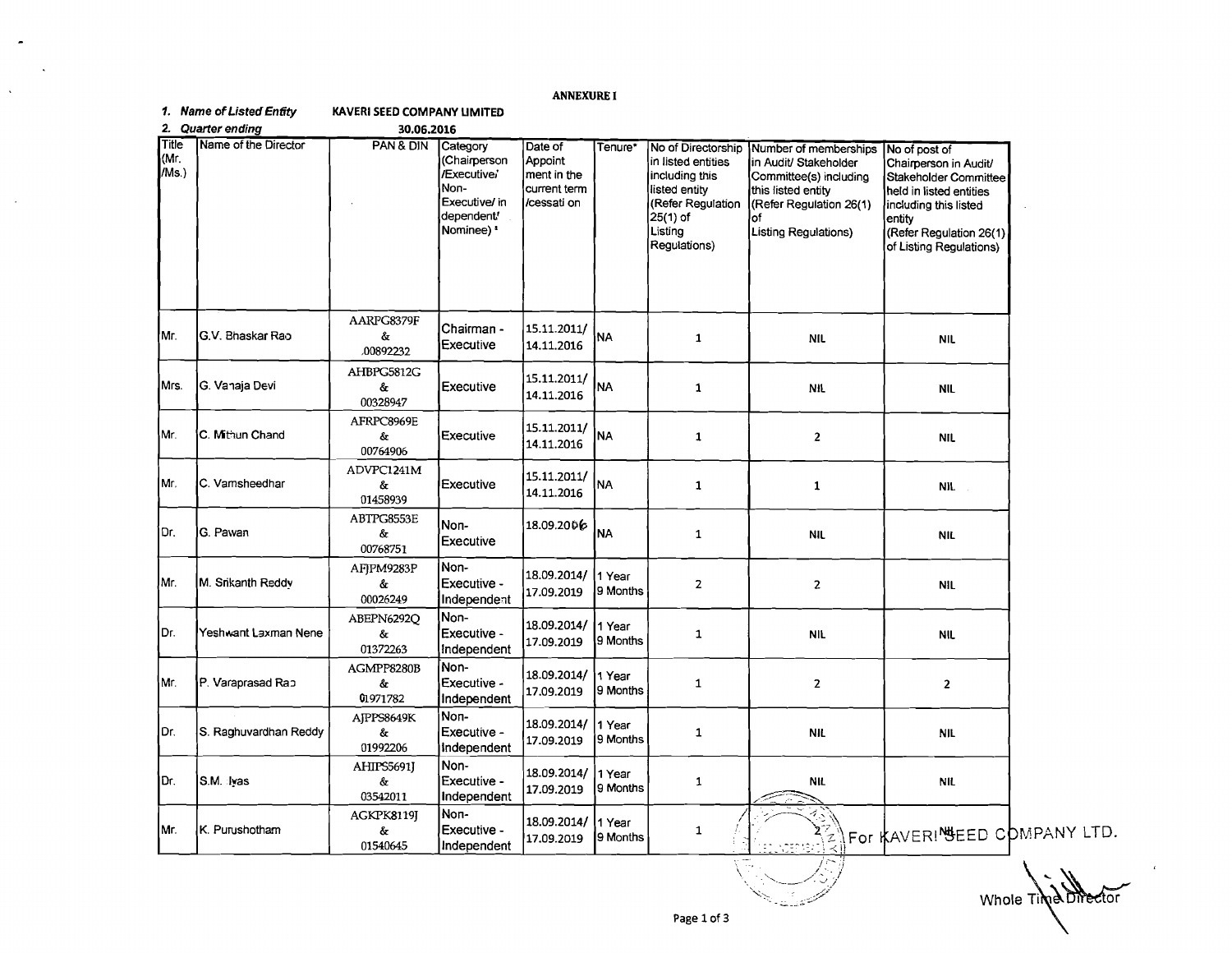\$PAN number of any director would not be displayed on the website of Stock Exchange

'Category of directors means **executivelnon-executivehndependen-INominee.** if a director fits into more than one category wn'te all categories separating them with hyphen

\*to be filled only for lndependent Director. Tenure would mean tobl period from which lndependent director is serving on Board of directors of the listed entity in continuity without any cooling off period.

| Iu.<br><b>Composition of Committees</b>             |                                                                                                                                                                    |                                                                                 |  |
|-----------------------------------------------------|--------------------------------------------------------------------------------------------------------------------------------------------------------------------|---------------------------------------------------------------------------------|--|
| <b>N</b> ame of Committee                           | Name of Committee members                                                                                                                                          | Category (Chairperson/Executive/ Non-<br>Executive/independent/Nomin ee) \$     |  |
| 11. Audit Committee                                 | P. Varaprasad Rao<br>M. Srikanth Reddy<br>K. Purushotham<br>C. Mithunchand                                                                                         | Independent-Chairperson<br>Independent<br>Independent<br>Executive              |  |
| 2. Nomination & Remuneration Committee              | P. Varaprasad Rao<br>M. Srikanth Reddy<br>K. Purushotham                                                                                                           | Independent-Chairperson<br>Independent<br>Independent                           |  |
| 3. Risk Management Committee (if applicable)        | <b>NA</b>                                                                                                                                                          | <b>NA</b>                                                                       |  |
| 4. Stakeholders Relationship Committee'             | P. Varaprasad Rao<br>M. Srikanth Reddy<br>K. Purushotham<br>C. Mithunchand<br>C. Vamsheedhar                                                                       | Independent-Chairperson<br>Independent<br>Independent<br>Executive<br>Executive |  |
| hyphen                                              | *Category of directors means executive/non-executive/independent/Nominee. if a director fits into more than one category write all categories separating them with |                                                                                 |  |
| III.<br><b>Meeting of Board of Directors</b>        |                                                                                                                                                                    |                                                                                 |  |
| Date(s) of Meeting (if any) in the previous quarter | Date(s) of Meeting (if any) in the relevant quarter                                                                                                                | Maximum gap between any two consecutive (in<br>number of days)                  |  |
| 04.02.2016 & 11.03.2016                             | 10.05.2016                                                                                                                                                         | 59                                                                              |  |
|                                                     |                                                                                                                                                                    |                                                                                 |  |

For KAVERI SEED COMPANY LTD.

0 co. ΙŘ SECUNDERABAE

Whole fine director